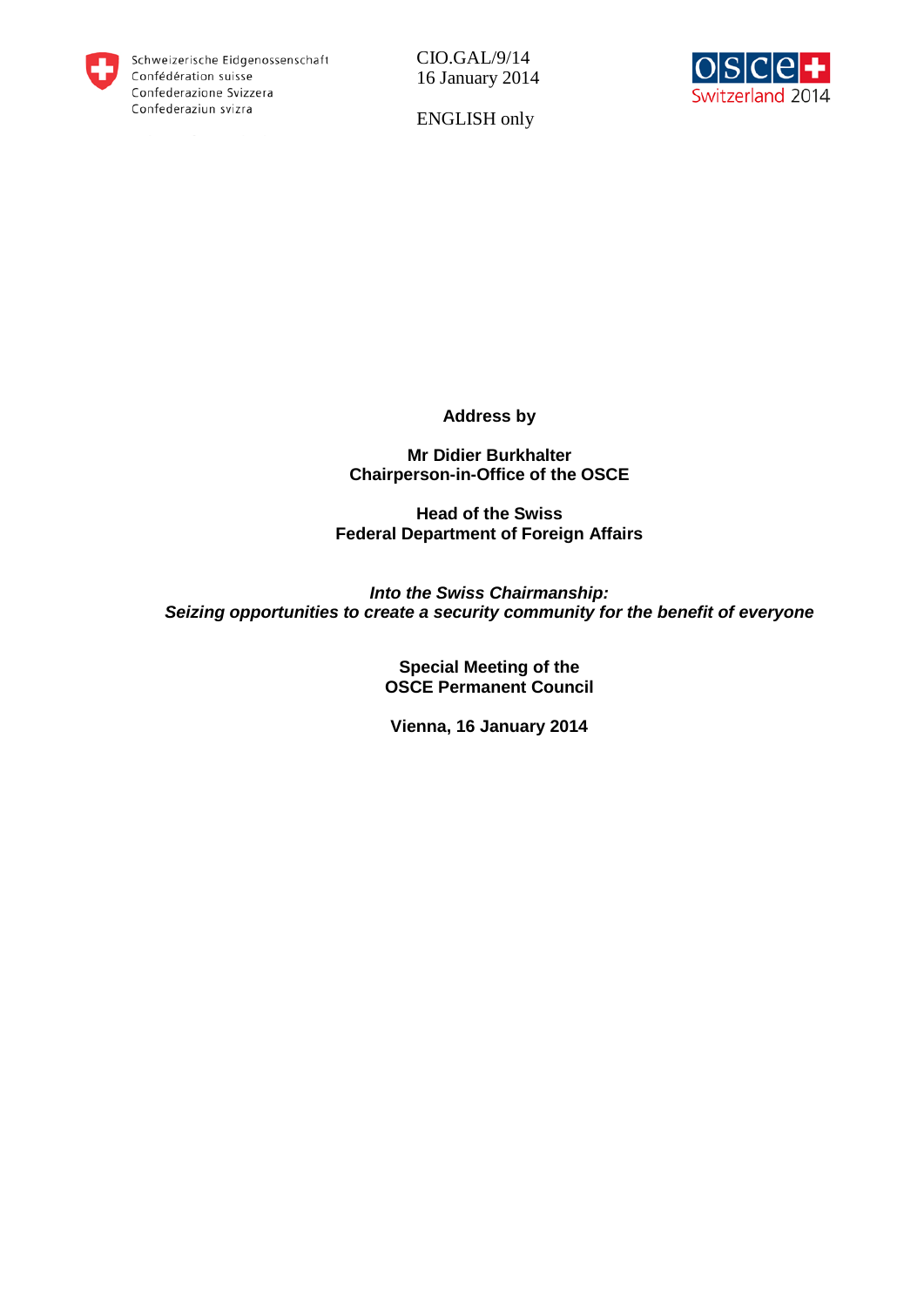

## *Excellencies, Ladies and Gentlemen,*

It is an honour and pleasure to address the Permanent Council for the first time as Chairperson-in-Office of the OSCE today.

Chairing this organization is a task of great responsibility that Switzerland takes up with determination, but also with much respect and humility.

Promoting stability in Europe and beyond is a foreign policy priority of Switzerland, which is why we attach great importance to our role as chair of this organization. But we are well aware that hard work will be necessary if we want the OSCE to advance and to deliver.

The Swiss Chairmanship will focus on incremental progress rather than any new grand designs. Our ambition is to reinforce positive dynamics in the OSCE that allow participating States to gradually increase their level of security and their mutual understanding. The OSCE provides opportunities for all of us. As Chairperson- in-Office, I call upon you to seize these opportunities.

We wish to extend our thanks to the outgoing Chairmanship, Ukraine, for the important work accomplished during the past year. Switzerland will do everything possible to take our common agenda further and enhance trust and cooperation in the OSCE in 2014.

### The OSCE matters

Why is the OSCE relevant today? At the onset of the year 2014, it is timely to answer that question by looking back at the First World War that broke out a century ago.

The war between 1914 and 1918 was one of the deadliest conflicts in world history. More than 9 million combatants were killed. Many more were wounded. Countless civilians lost their lives too, including many children. The war rendered Europe a theatre of atrocities and suffering beyond imagination.

The First World War was a catastrophe for Europe that cannot be undone. But we should use the centenary of this war to draw lessons for our own time and make sure that our citizens can live in peace.

One lesson is that peace should never be taken for granted. We must not become complacent about peace but rather construct and secure it through constant dialogue, confidence-building, and collective efforts to boost mutual understanding.

Another lesson is that politics should not be the exclusive affair of a few, but should rather be accountable and express the security needs of the people. The fact that decisions taken by a small number of leaders led Europe to stumble into such a devastating war is one of the tragedies of the First World War.

The relevance of the OSCE lies in the fact that it takes heed of both these lessons, and it does so to an extent few other organizations do:

The OSCE constitutes a seminal multilateral format to discuss, build, and shape peace. It is a platform for dialogue that helps foster transparency and predictability, build trust, develop common norms, find non-violent solutions to conflicts, and shape common responses to common challenges.

The OSCE is also strong on the second lesson of the First World War. It pursues a comprehensive conception of security that goes beyond military and national perspectives. This multi-dimensional approach is a major asset.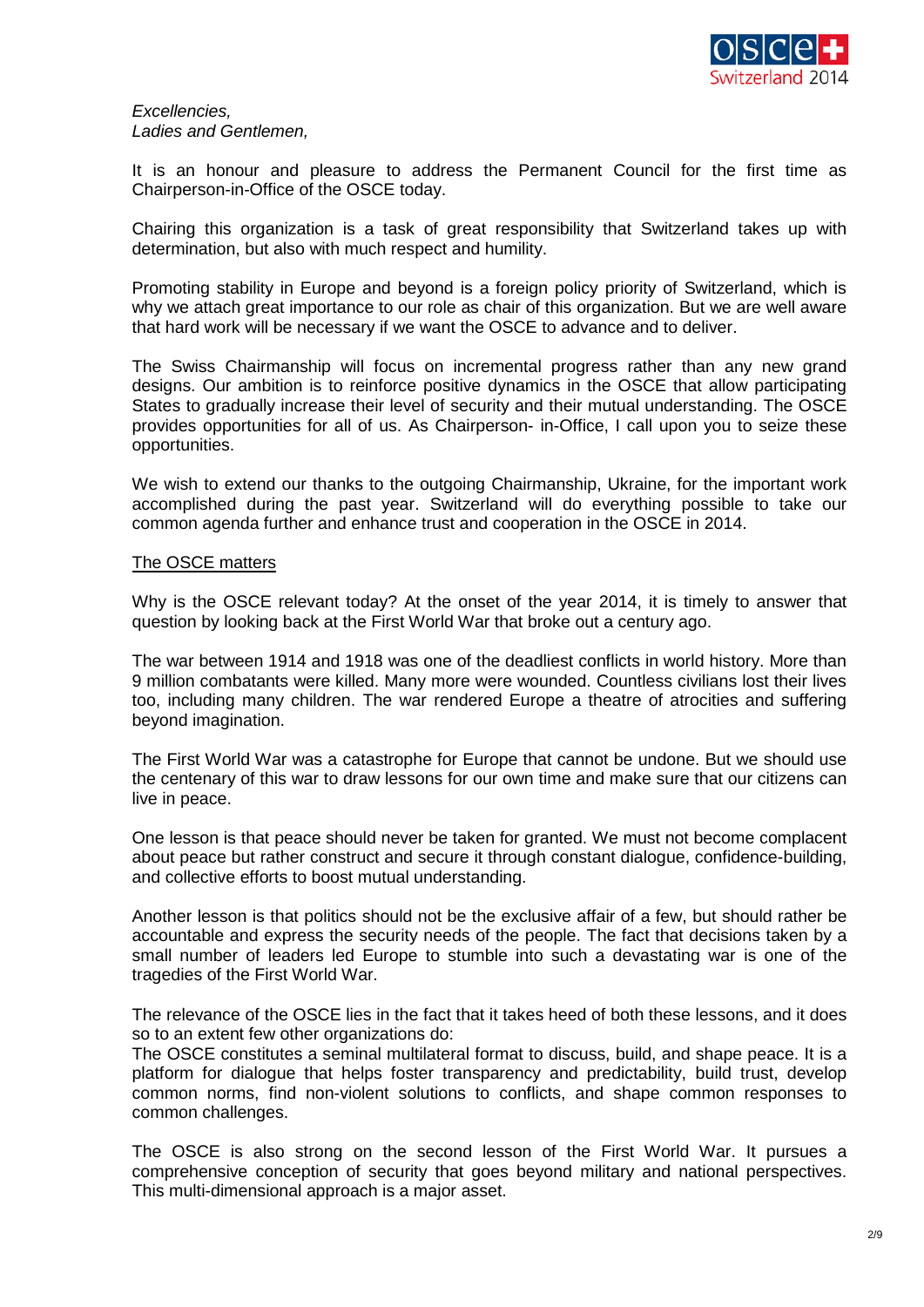

The OSCE assists participating States in building multiple ties among each other. It is well positioned to address security issues that people are concerned about today, such as terrorism, cybercrime, and trafficking in drugs, arms, and human beings. And it promotes the well-being and safety of individuals and communities by helping participating States to build democratic institutions and ensure respect for human rights and fundamental freedoms. All this renders the OSCE a highly relevant organization.

## The OSCE holds opportunities we should seize

## *Ladies and gentlemen*

The OSCE not only matters. It also holds opportunities we all should seize. Compared to 1914, the risk of continental conflict is remote today. But we live in a world that is marked by rapid change, growing complexity, much unpredictability, and limited stability.

Overall, there has been remarkable progress towards peace and prosperity in the OSCE area in recent decades. Yet, major disparities between and within regions remain. The debt crisis has brought new hardship to some countries. We can also observe how the emerging multipolarity of the international order poses major challenges to effective multilateralism.

There are troubling signs of new rifts between East and West today. It would be easy to lament that such developments render life difficult for the OSCE. I see it the other way round: We are fortunate to have a tool at our disposal that can help us mitigate polarization by fostering dialogue and common action.

Unlike 100 years ago, the institutional infrastructure to advance security and cooperation is in place today. The very existence of this Permanent Council is evidence of that. The key question today is whether we have the political will to make full use of the OSCE's potential.

There are many opportunities that the OSCE provides. I will mention just three of them that the Swiss Chairmanship considers particularly important.

First, let us make the most of the OSCE's potential as a forum for dialogue. The Swiss Chairmanship encourages you to engage – to articulate your point of view, your grievances, your threat perceptions, and your ideas for solutions. We all should do so in a candid but constructive manner and refrain from simple finger pointing and sterile verbal disputes.

For dialogue to be meaningful, it is vital that we are also prepared to listen to what others have to say and to put ourselves in their shoes in order to understand their rationale. Taking into account other perspectives is a precondition for reinforcing trust and mutual understanding.

Second, the OSCE provides an opportunity by offering a common roof over the Euro-Atlantic and Eurasian regions. We should seek to make this roof watertight and redouble our efforts to translate our dialogue into more common substance.

During the Kiev Ministerial Council, I argued that the OSCE is our best safeguard against new divisions between East and West. I firmly believe that is true. But the OSCE can only play this role if all participating States allow it to.

Cooperative security à la OSCE does not stand in the way of sub-regional integration processes. It is the responsibility of all of us to make sure that these integration processes do not weaken the OSCE's efforts to build a pan-regional security community either. Such a security community will be to the benefit of all, including sub-regional entities.

The Swiss Chairmanship will work hard to facilitate dialogue in order to narrow the gaps and open new avenues for progress in the OSCE. Providing good offices and acting as an impartial bridge-builder is an intrinsic part of Swiss foreign policy. But such a role in the OSCE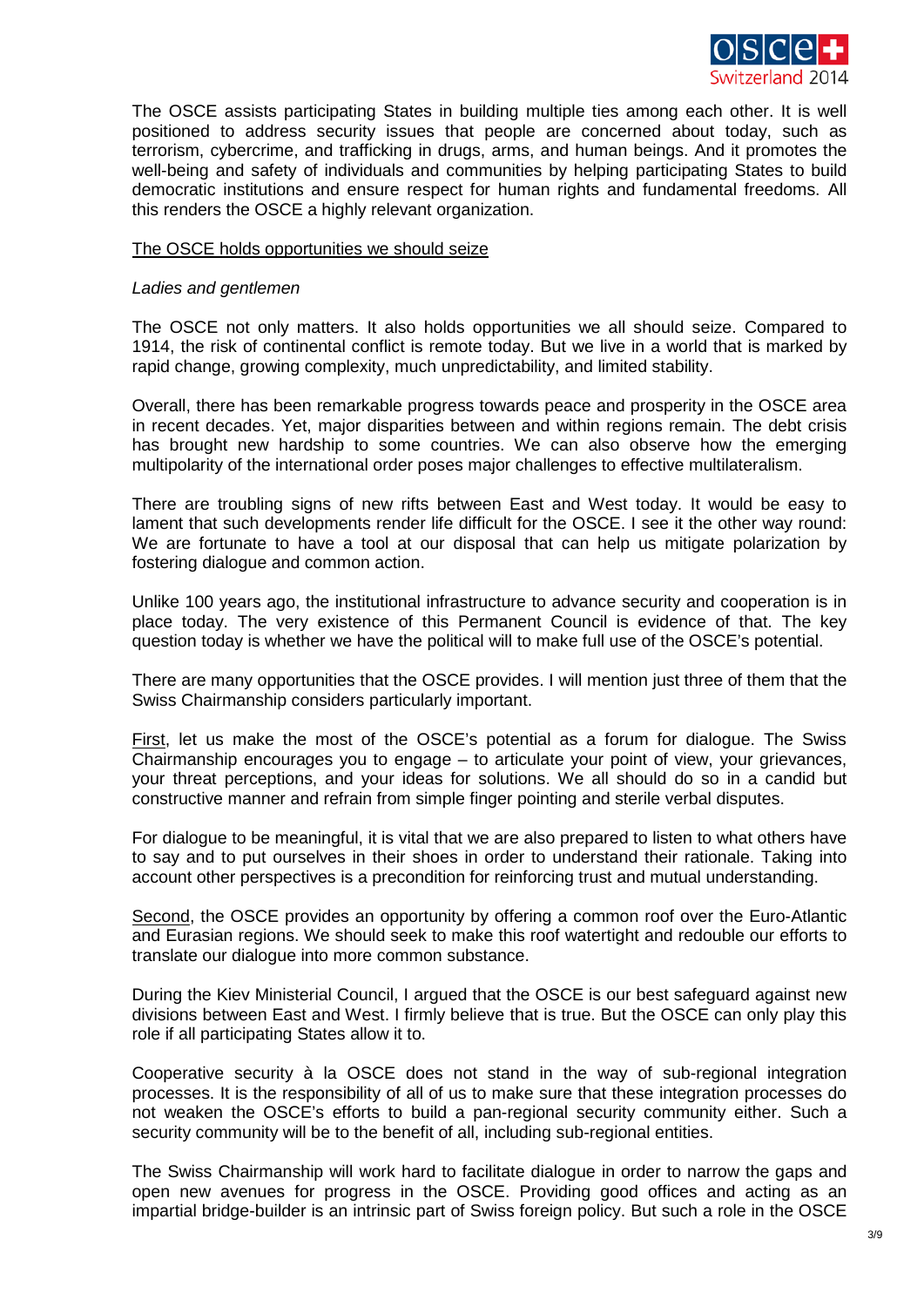

can only bear fruit if all sides are willing to find solutions based on compromise. The quality of the OSCE as a roof depends on how much we are ready to invest.

Finally, the third opportunity I wish to mention concerns the OSCE's role as a field-based organization. Let us not just aim for dialogue and a common roof but also for common action on the ground. There have been more than 30 OSCE field operations so far. They offer participating States valuable support in implementing OSCE commitments.

The Swiss Chairmanship believes that the OSCE's comparative advantages on the ground are worth preserving and investing in. At the same time, it may well be that tomorrow's requirements in the field may not be identical with how things were done previously. It is certainly worth discussing how we can best make use of the OSCE's strengths in the field. I invite you all to join this debate.

#### Cooperation and compromise

#### *Ladies and gentlemen*

The OSCE matters. It holds opportunities for us. But it can only deliver if participating States are willing to cooperate and compromise.

As for the Swiss Chairmanship, we perceive our role as a real team effort. We are keen to work closely with all of you.

We will continue to coordinate closely with our Serbian colleagues. Our model of consecutive Chairmanships has already proven its merit.

The joint work plan and the agreement to reappoint Special Representatives will give the OSCE more planning certainty and provide us with more continuity to see things through. I can only hope that this model will be taken up by others.

We will also work closely with Ukraine – the other troika member –, with all other participating States, and with the OSCE Partners for Co-operation. Our spirit of cooperation will equally guide us in engaging with Secretary General Zannier and his staff, with the institutions, and with the field missions. Furthermore, we will seek a profitable exchange with the OSCE Parliamentary Assembly.

Effective cooperation is usually the result of a willingness by all sides to compromise. The message here is simple: If we want the OSCE to work effectively, we need to move beyond sticking to principled positions and focus on finding common ground.

Sovereign equality and decision-making by consensus are two valuable principles of the OSCE. But they can hamper the organization unless participating States apply a degree of pragmatism.

A current example where we rely on the support of all of you concerns the OSCE's budget for this year. I call upon all delegations to show flexibility and team-spirit in these negotiations to ensure the speedy resolution of the few remaining outstanding issues. We also count on you as far as the nomination of a new director of ODIHR is concerned.

### Priorities of the Swiss Chairmanship

### *Ladies and Gentlemen*

You may well be familiar with this tableau. In fact, I hope that you have all memorized it by now! It depicts the three objectives and the respective priorities of the Swiss Chairmanship. You could call it a pocket version of our strategy for 2014.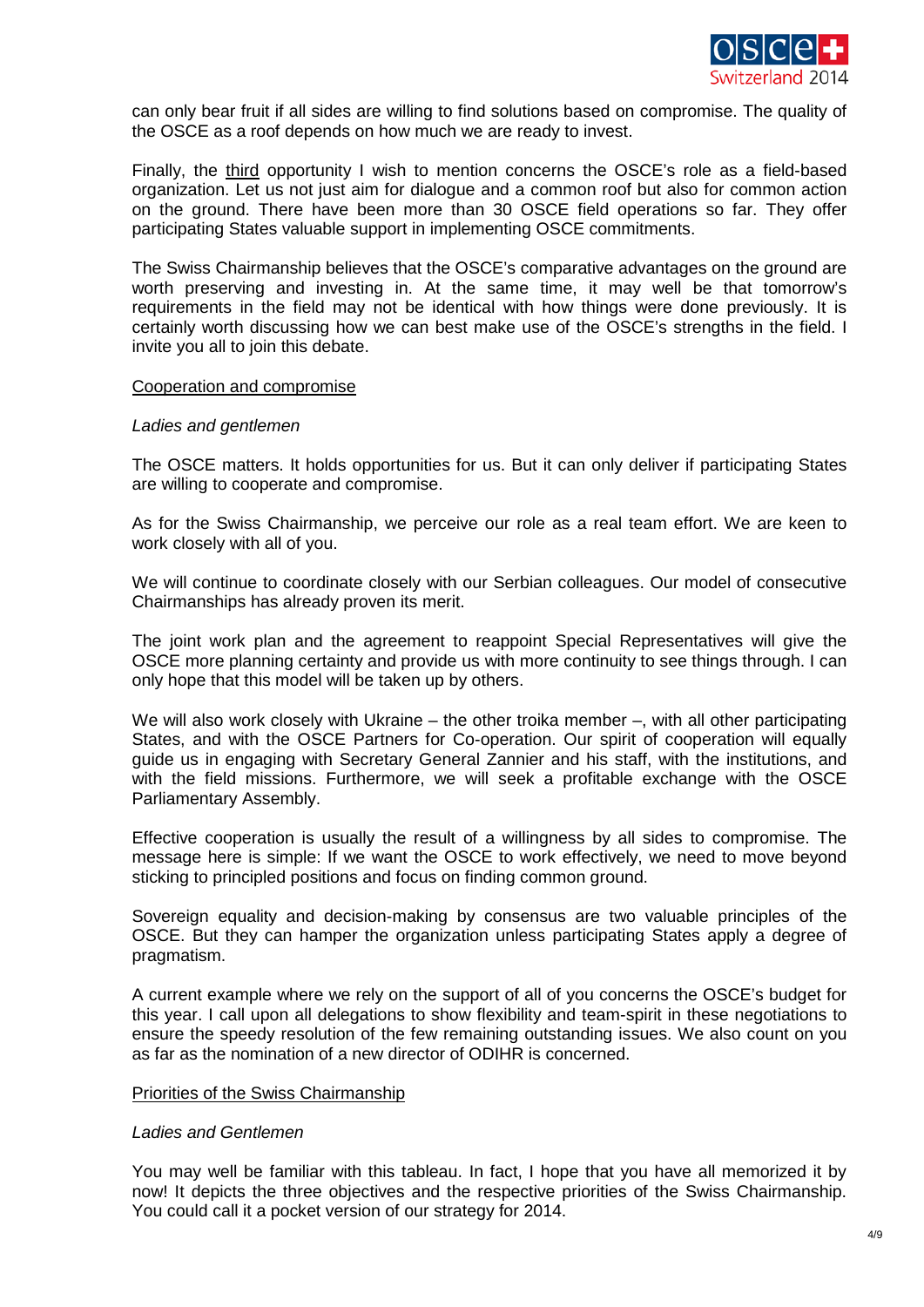

The Swiss Chairmanship seeks to make contributions towards "Creating a Security Community for the Benefit of Everyone." Behind this motto stands our firm believe that the purpose of all politics should be to serve the people – in the case of the OSCE to serve the people of the 57 participating States. I will now provide you with some details about the priorities of our Chairmanship.

## Fostering security and stability

### *Co-operation and reconciliation in the Western Balkans*

Regarding our first objective of fostering security and stability, advancing regional cooperation in the Western Balkans will be a major priority of the Swiss Chairmanship. My Special Representative for the Western Balkans, Ambassador Stoudmann, has been tasked with facilitating such a process. We also count on the invaluable expertise of the OSCE field operations in this region. The 1600 employees of these operations represent a major asset for the OSCE.

2014 should be a year of reconciliation in the Western Balkans. The OSCE can play an important role here. It should also play a supporting role in the implementation of the Belgrade-Pristina agreement. The OSCE has facilitated local elections in northern Kosovo. We encourage the OSCE Mission in Kosovo to build on this. The OSCE is well placed to support the emerging Serb-majority municipalities in northern Kosovo and help them work effectively with Kosovo institutions. It could also help establish an Association of Serbian municipalities in Kosovo, in close cooperation with the EU.

# *Dialogue and confidence-building in the South Caucasus*

As for the protracted conflicts, it is the view of the Swiss Chairmanship that we all have a collective responsibility to contribute to their fair and sustainable settlement. We are well aware that progress may not come overnight, and that no settlement will be feasible unless the parties are committed to it. However, we firmly believe that it is not an option to simply wait and see in these conflicts. We will work hard to move forward, proceeding step by step.

In the South Caucasus, there have been some encouraging signs concerning the Nagorno-Karabakh conflict in recent weeks. High-level contacts have intensified since the meeting of the presidents of Armenia and Azerbaijan on 19 November in Vienna. Incidents at the Line of Contact do, however, remain a matter of great concern. And we all are under no illusion that the road to peace remains long and winding.

The Swiss Chairmanship will support the efforts of the co-chairs of the Minsk Group through Ambassador Kasprzyk, my Personal Representative for this conflict. We will also encourage contacts between the civil societies of Armenia and Azerbaijan and between experts.

Regarding the conflict in Georgia, the Geneva International Discussions mark a unique platform which should be strengthened to lay the ground for a conflict settlement. Ambassador Gnädinger, my Special Representative for the South Caucasus, will co-chair the Geneva Discussions, together with the representatives of the EU and the UN.

We will encourage the participants of the Geneva Discussions to seek status-neutral solutions for a range of conflict-related problems. The Incident Prevention and Response Mechanism will remain a crucial element to stabilize the security situation on the ground. The Swiss Chairmanship is also ready to re-launch a discussion on the OSCE presence in Georgia, provided that the stakeholders show flexibility and creativity regarding the institutional setup of the OSCE presence.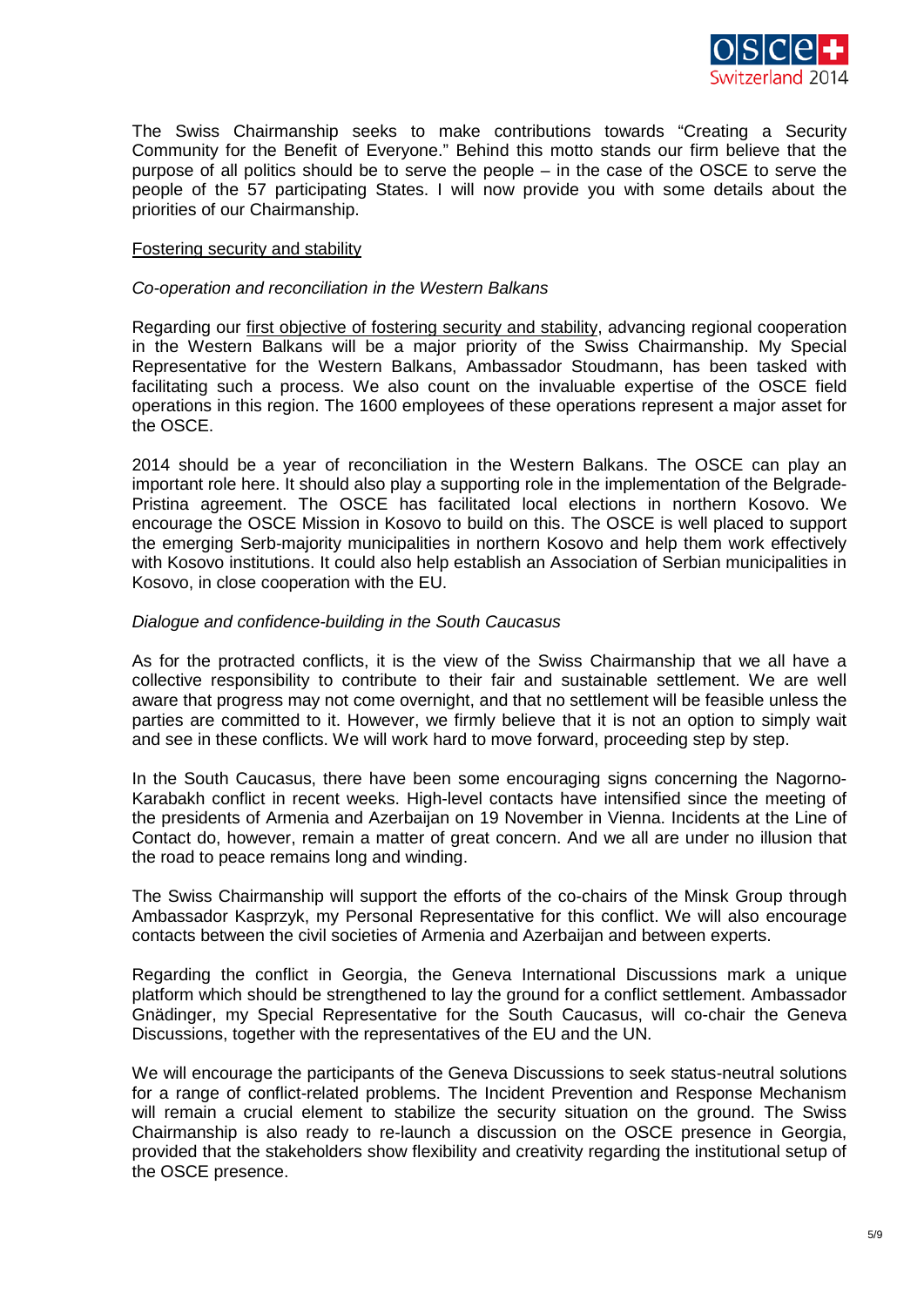

There is also the Transdniestrian Settlement Process. After more than twenty years, it seems almost forgotten, and the resolve to look for a solution may be dwindling. But it is a fact that the people concerned continue to struggle with numerous obstacles in their daily lives. So let us not perpetuate frozen positions, but work towards a solution. I am grateful that Serbian Ambassador Bogojevic has accepted the assignment as my Special Representative for this process.

# *Modernization of the Vienna Document and exchange of ideas on conventional arms control*

# *Ladies and gentlemen*

You will agree that military stability, transparency and predictability cannot be taken for granted. This is why we believe that conventional arms control and confidence- and securitybuilding regimes remain major instruments of security in the OSCE area. These instruments must, however, be constantly tailored to changing realities and needs.

The Swiss Chairmanship will continue to promote the modernization and updating of the Vienna Document, taking into account new military capabilities and technologies. We also want to support the role of the OSCE as an important market place for discussing ideas on the future of conventional arms control. We look forward to cooperating closely with the Chairs of the Forum for Security Cooperation – Malta, Moldova, and Monaco.

### *Strengthening security sector governance*

Another priority of the Swiss Chairmanship concerns security sector governance. This is a field we seek to strengthen. Implementing the OSCE Code of Conduct on Politico-Military Aspects of Security will be a focus area here. We are planning to hold a seminar for the  $20<sup>th</sup>$ anniversary of the Code of Conduct in Vienna. We will also continue our efforts to make the Code of Conduct better known – in the OSCE area and beyond.

### Improving people's lives

As for our second objective of improving people's lives, this is an area where it is particularly important that our common efforts produce tangible results for our citizens – for the citizens of all participating States.

### *Implementation of commitments in the Human Dimension*

Within the human dimension of the OSCE, our focus will be on the implementation of existing commitments. We will seek to create an enabling environment for participating States and OSCE institutions to this end. We will support human dimension projects of these institutions and of field missions, strengthen monitoring tools, and increase cooperation with other organizations.

Furthermore, we plan to organize Chairmanship and human dimension events to review and improve the implementation of commitments. We will also seek to put the issue of torture and its prevention back on the agenda – it has been ten years since there was a substantial discussion on this.

There will be a conference against trafficking in human beings in mid-February. The goal is to discuss how legally binding standards, monitoring mechanisms, and political strategies can mutually reinforce each other and lead to effective action to counter trafficking in human beings. We will organize this conference jointly with the Austrian Chairmanship of the Council of Europe.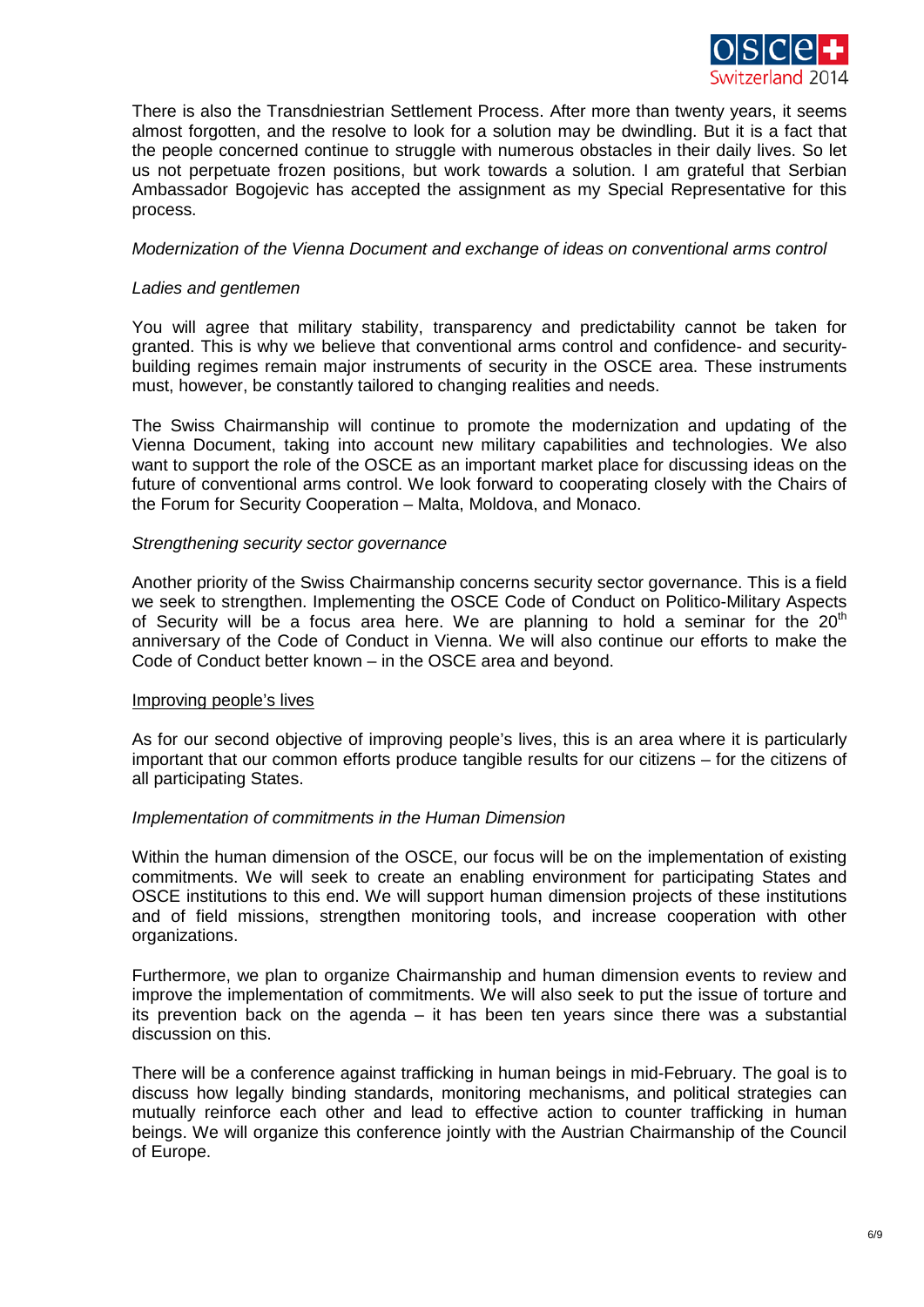

There will also be a Chairmanship event on human rights defenders. It will take place in Bern on 10 June. I look forward to welcoming all of you in our capital, 20 years after the declaration of Budapest!

# *More reliable management of natural disasters*

As for the priority of more reliable management of natural disasters, many participating States know from their own experience that the scale, frequency, and severity of such events are increasing. This is why Switzerland believes that disaster risk reduction should be firmly embedded as a transversal theme in the UN Sustainable Development Goals. We also believe that there should be a shift from disaster response to prevention. Effective risk management must happen well before a disaster strikes.

The OSCE can play an important role in this field. Natural hazard-triggered disasters and technological accidents can seriously affect the security of OSCE participating States. We will address this issue in the OSCE Economic and Environmental Forum.

The Swiss Chairmanship aims at strengthening disaster resilience through knowledge transfer, regional cooperation, and enhanced political leadership. There will be field visits for participants during the second preparatory meeting in Switzerland to discuss in practice what risk mitigation can mean. Furthermore, Switzerland will offer support in building capacity for disaster risk management.

# *Combating transnational threats*

Similarly to the case of natural disasters, prevention is also essential when it comes to the threat of terrorist attacks. Together with the OSCE's Transnational Threats Department and ODIHR, the Swiss Chairmanship will hold a conference on countering terrorism in Interlaken at the end April 2014. We will address this subject in a cross-dimensional manner. One important issue will be kidnapping for ransom. Switzerland believes that we can reduce the risk of kidnapping if countries adhere to the principle of paying no ransom. Other issues to discuss include human rights in countering terrorism and the return of foreign fighters.

Regarding other transnational threats, the Swiss Chairmanship will focus on implementation of the first set of confidence-building measures in the field of cyberspace. We are also committed to help implement the framework decisions concerning police-related activities, the border security and management concept, and the threat of illicit drugs. Planning is ongoing for a conference on illicit drugs in October.

# Strengthening the OSCE's Capacity to Act

### *Further developing the OSCE ("Helsinki +40")*

Concerning our third objective of strengthening the OSCE's capacity to act, the "Helsinki+40" process figures prominently on our agenda. "Helsinki+40" should define the OSCE's place in today's security architecture, focus the organization's activities and help to bridge political divides. The process in itself is an important confidence building measure. The challenge will be to translate visions and high-flying proposals into concrete deliverables. This is where your sense of purpose is called for.

The Chairmanship will be guided by the Helsinki+40 Roadmap that the Troika distributed in Kiev. We are grateful to the eight Ambassadors who will act as coordinators to shape the discussions. They will prepare a work plan for each chapter in order to structure the discussions. A first meeting of the Informal Helsinki+40 Working Group is planned for mid-February in order to inform you about their plans.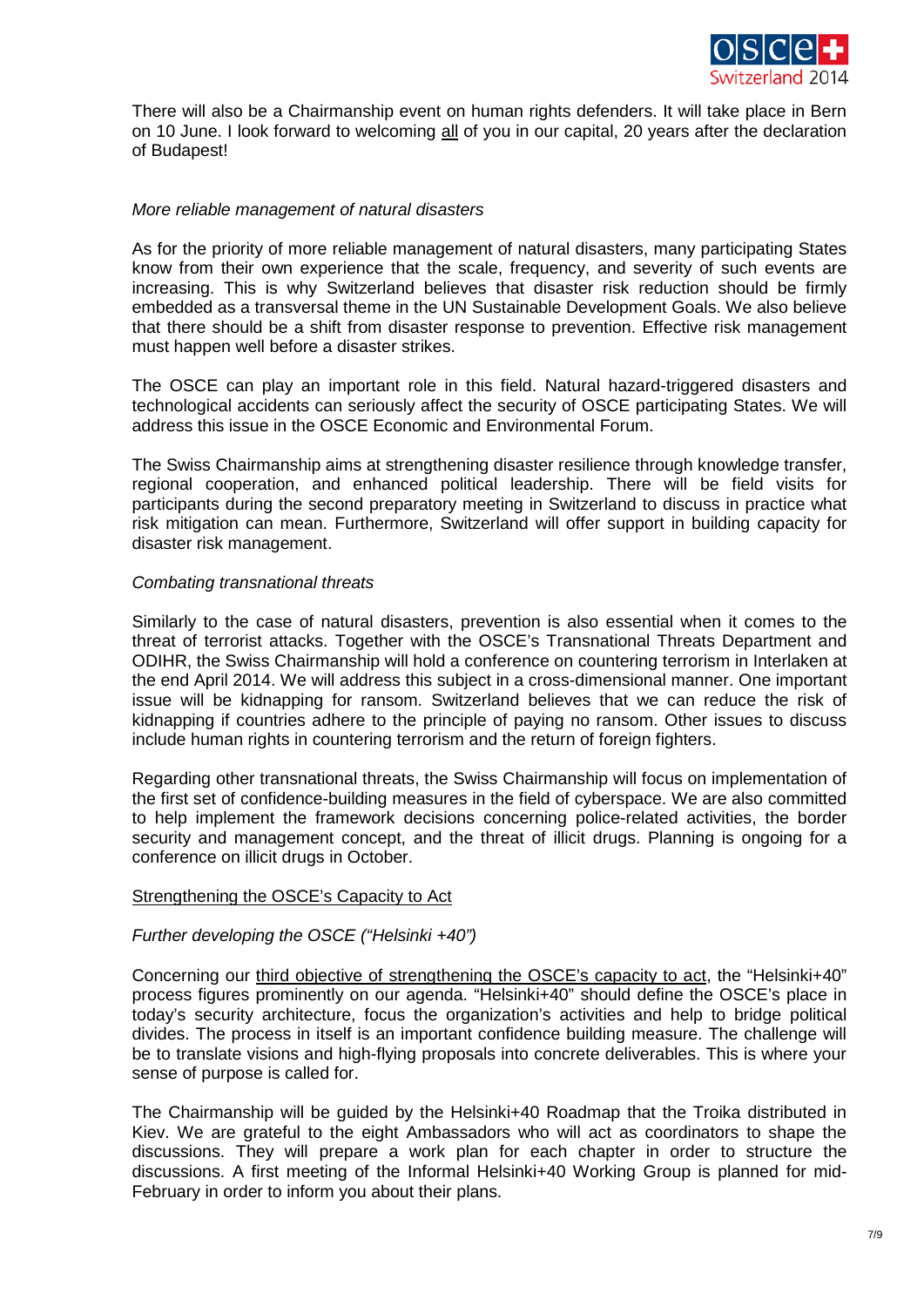

For the "Helsinki+40" process to succeed, we will need "game changers". High-level political engagement is necessary. This is why I will seek to engage your ministers in discussions about the future of the OSCE, also in the Permanent Council.

## *Strengthening mediation capacities*

It is in the spirit of "Helsinki+40" that we seek to strengthen the OSCE's competence to act by building up its capacities to prevent violent conflicts and mediate lasting solutions. We have already started to provide mediation training to OSCE staff and will continue on this path. We would also like to strengthen ties between the OSCE and the UN mediation support unit. Moreover, we encourage participating States to make full use of the toolbox the OSCE provides to address the conflict cycle.

### *Enhanced involvement of civil society and in particular of young people*

The Swiss Chairmanship attaches great importance to our final priority of enhancing involvement of civil society and in particular of young people.

We firmly believe that offering a platform for a dialogue with civil society on all three dimensions of the OSCE contributes to assisting OSCE institutions and participating States in implementing commitments. It also provides an opportunity for our governments to listen and respond to the needs of our citizens.

The Swiss Chairmanship will consult with civil society across the OSCE area and throughout the year. Four regional workshops will be organized in four different regions. The recommendations resulting from this process should feed into the final civil society conference that will be held in parallel to the Ministerial Council in Basel in December 2014.

If I am particularly attached to the idea of involving young people with the OSCE, this is because I regard it as a key task of politics to provide good prospects for the generations after us. Our project "Youth for Security and Cooperation in Europe" brings together 57 young people from all participating States. These people represent youth rather than any country. This is why we call them Youth Ambassadors.

These Youth Ambassadors will simulate a whole OSCE negotiation cycle. This will give them the opportunity to familiarize themselves with the OSCE – with its mechanics and its topics. But it will also give us – the governments – an opportunity to learn more about the needs and expectations of the younger generation.

Our Youth Ambassadors are going to negotiate a Youth Action Plan in the coming months, in which they formulate recommendations for the OSCE and its participating States. They will collectively present their Action Plan at the Ministerial Council in Basel. I think we should all look forward to hearing what they have to say – and what they expect from us, the OSCE.

It is my hope that the proposals of these young people will serve as an inspiration for the OSCE to work out its own Youth Action Plan. Serbia and Switzerland agreed to put down the objective of an OSCE Youth Action Plan in the joint work plan. The Swiss Chairmanship would like to thank our Serbian colleagues for the excellent cooperation on this youth project – as on many other projects.

### *Ladies and gentlemen*

Before I conclude, I wish to briefly give the floor to three of these Youth Ambassadors. All Youth Ambassadors are currently conducting their negotiations next door, so I invited the three persons from the Troika countries to join us today.